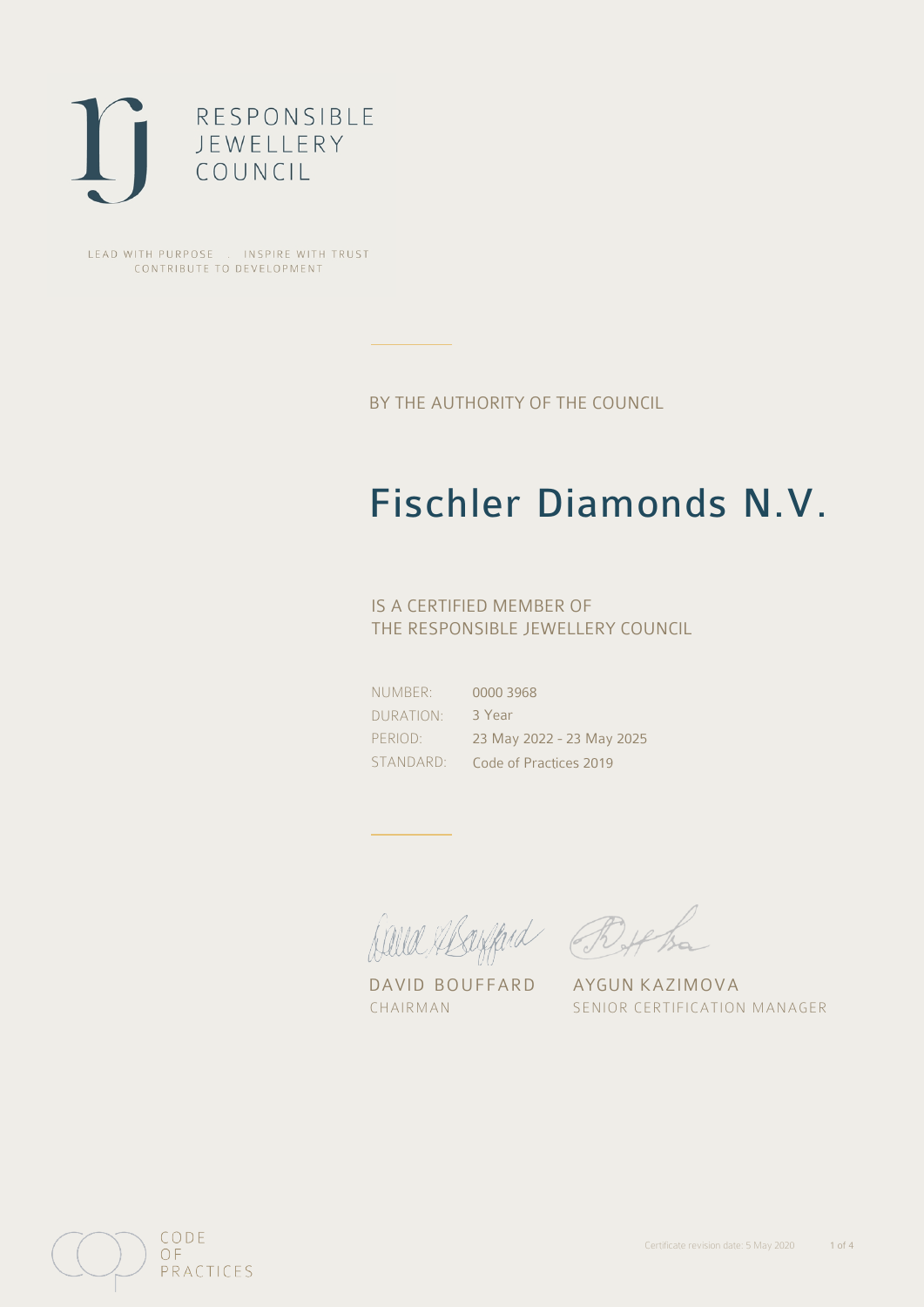

# **CERTIFICATION OVERVIEW**

| Diamonds and Coloured Gemstones Trader, Cutter and/or Polisher                                                                                                                                                                                                                                                                                                                                                                                                           |  |  |
|--------------------------------------------------------------------------------------------------------------------------------------------------------------------------------------------------------------------------------------------------------------------------------------------------------------------------------------------------------------------------------------------------------------------------------------------------------------------------|--|--|
| 31 January 2022                                                                                                                                                                                                                                                                                                                                                                                                                                                          |  |  |
| Re-certification                                                                                                                                                                                                                                                                                                                                                                                                                                                         |  |  |
| Code of Practices 2019                                                                                                                                                                                                                                                                                                                                                                                                                                                   |  |  |
| Figurad Bedrijfsrevisoren BVBA                                                                                                                                                                                                                                                                                                                                                                                                                                           |  |  |
| 1. General requirements: 1-4, except 3.2<br>Responsible supply chains, human rights and due<br>2 <sup>1</sup><br>diligence: 5-14, except 7.1a, 7.3a-b, 8, 9, 11.3, 13.2-4, 14.3<br>3. Labour rights and working conditions: 15-22, except 19.3,<br>21.3<br>4. Health, Safety and Environment: 23-27, except 12.10, 27.4<br>5. Gold, Silver, PGM, diamond and coloured gemstone<br>products: 28-30, except 28.2a-b, 28.2i, 30<br>Responsible mining: Not applicable<br>6. |  |  |
|                                                                                                                                                                                                                                                                                                                                                                                                                                                                          |  |  |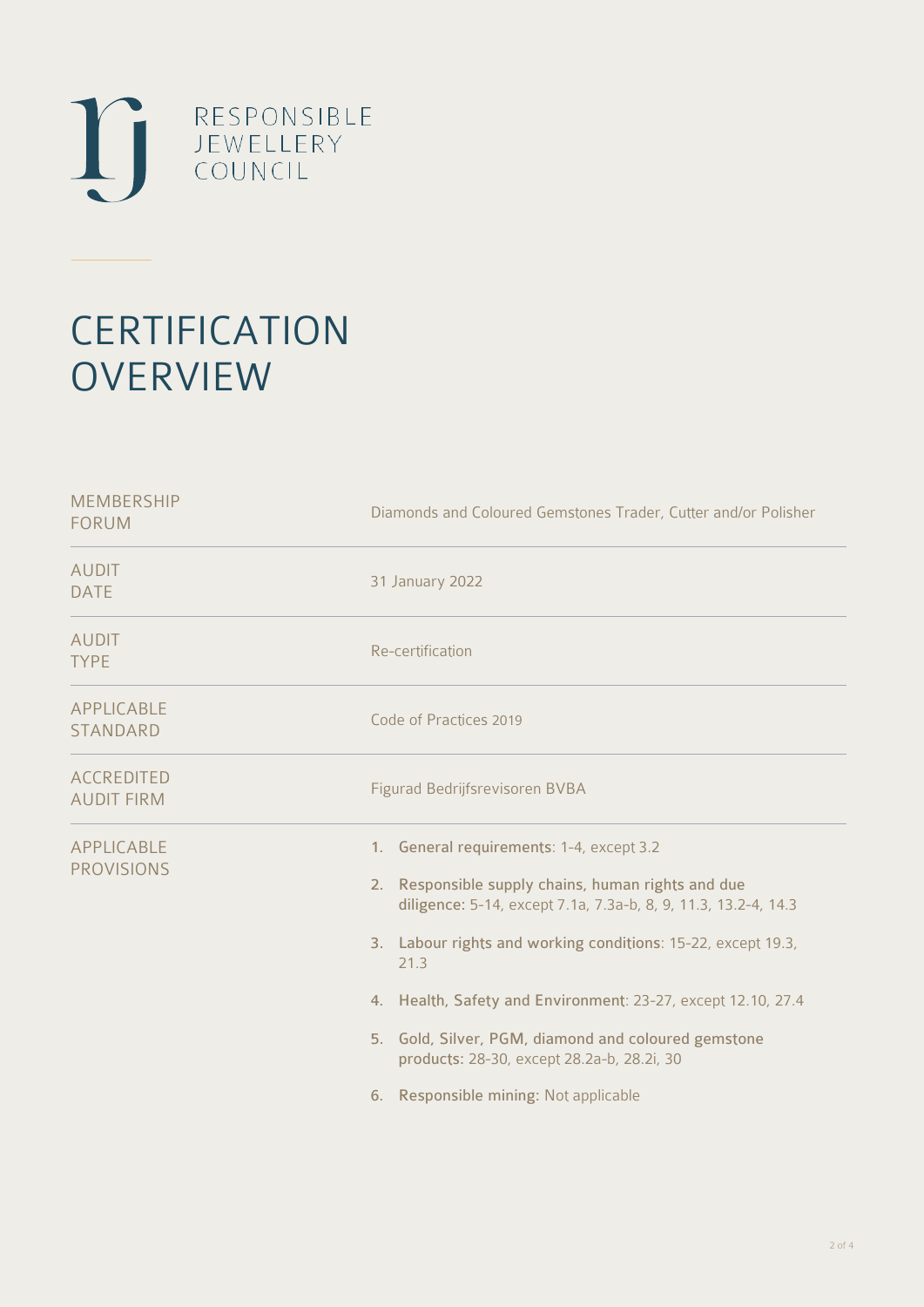| PROVENANCE<br><b>CLAIMS</b>                | By shipping goods pursuant to this invoice, we warrant that, to the best<br>of our knowledge and by written assurance from our suppliers, the<br>diamonds invoiced have not originated from the Marange region of<br>Zimbabwe and we have received a similar assurance of non-Zimbabwe<br>origin from any supplier from whom we have obtained the diamonds<br>invoiced. |                                                                                                                                                                                                                                                                     |  |
|--------------------------------------------|-------------------------------------------------------------------------------------------------------------------------------------------------------------------------------------------------------------------------------------------------------------------------------------------------------------------------------------------------------------------------|---------------------------------------------------------------------------------------------------------------------------------------------------------------------------------------------------------------------------------------------------------------------|--|
| <b>AUDITOR STATEMENT OF</b><br>CONFORMANCE | Based on the scope and findings of the certification audit, the member<br>has demonstrated a conformance level consistent with a:                                                                                                                                                                                                                                       |                                                                                                                                                                                                                                                                     |  |
|                                            |                                                                                                                                                                                                                                                                                                                                                                         | 3 Year Certification                                                                                                                                                                                                                                                |  |
| <b>NEXT AUDIT TYPE</b>                     | MID-TERM REVIEW (within 12-24 months):                                                                                                                                                                                                                                                                                                                                  |                                                                                                                                                                                                                                                                     |  |
|                                            |                                                                                                                                                                                                                                                                                                                                                                         | A. Mid-term review NOT required due to:                                                                                                                                                                                                                             |  |
|                                            |                                                                                                                                                                                                                                                                                                                                                                         | No anticipated changes to the certification scope during the<br>certification period                                                                                                                                                                                |  |
|                                            |                                                                                                                                                                                                                                                                                                                                                                         | 3 or less minor non-conformances with critical provisions or in<br>general identified by the audit (not covered by parallel audits<br>for schemes identified as equivalent to RJC's) for an individual<br>member in the mining sector or a non-mining sector member |  |
|                                            |                                                                                                                                                                                                                                                                                                                                                                         | <25 full time equivalent personnel                                                                                                                                                                                                                                  |  |
|                                            |                                                                                                                                                                                                                                                                                                                                                                         | Low risk of non-conformances due to management controls                                                                                                                                                                                                             |  |
|                                            |                                                                                                                                                                                                                                                                                                                                                                         | Existence of parallel audits for schemes recognised by RJC                                                                                                                                                                                                          |  |
|                                            |                                                                                                                                                                                                                                                                                                                                                                         | Strong internal controls ensuring effective review and closure<br>of corrective actions for non-conformances                                                                                                                                                        |  |
|                                            |                                                                                                                                                                                                                                                                                                                                                                         | B. Mid-term review (desktop only) required due to:                                                                                                                                                                                                                  |  |
|                                            |                                                                                                                                                                                                                                                                                                                                                                         | No impact on conformance levels from any changes to the<br>certification scope                                                                                                                                                                                      |  |
|                                            |                                                                                                                                                                                                                                                                                                                                                                         | 5 or less minor non-conformances with critical provisions or in<br>general identified by the audit (not covered by parallel audits<br>for schemes identified as equivalent to RJC's) for an individual<br>member in the mining sector or a non-mining sector member |  |
|                                            |                                                                                                                                                                                                                                                                                                                                                                         | Possibility of remote verification of actions                                                                                                                                                                                                                       |  |
|                                            |                                                                                                                                                                                                                                                                                                                                                                         | No risk to critical provisions                                                                                                                                                                                                                                      |  |